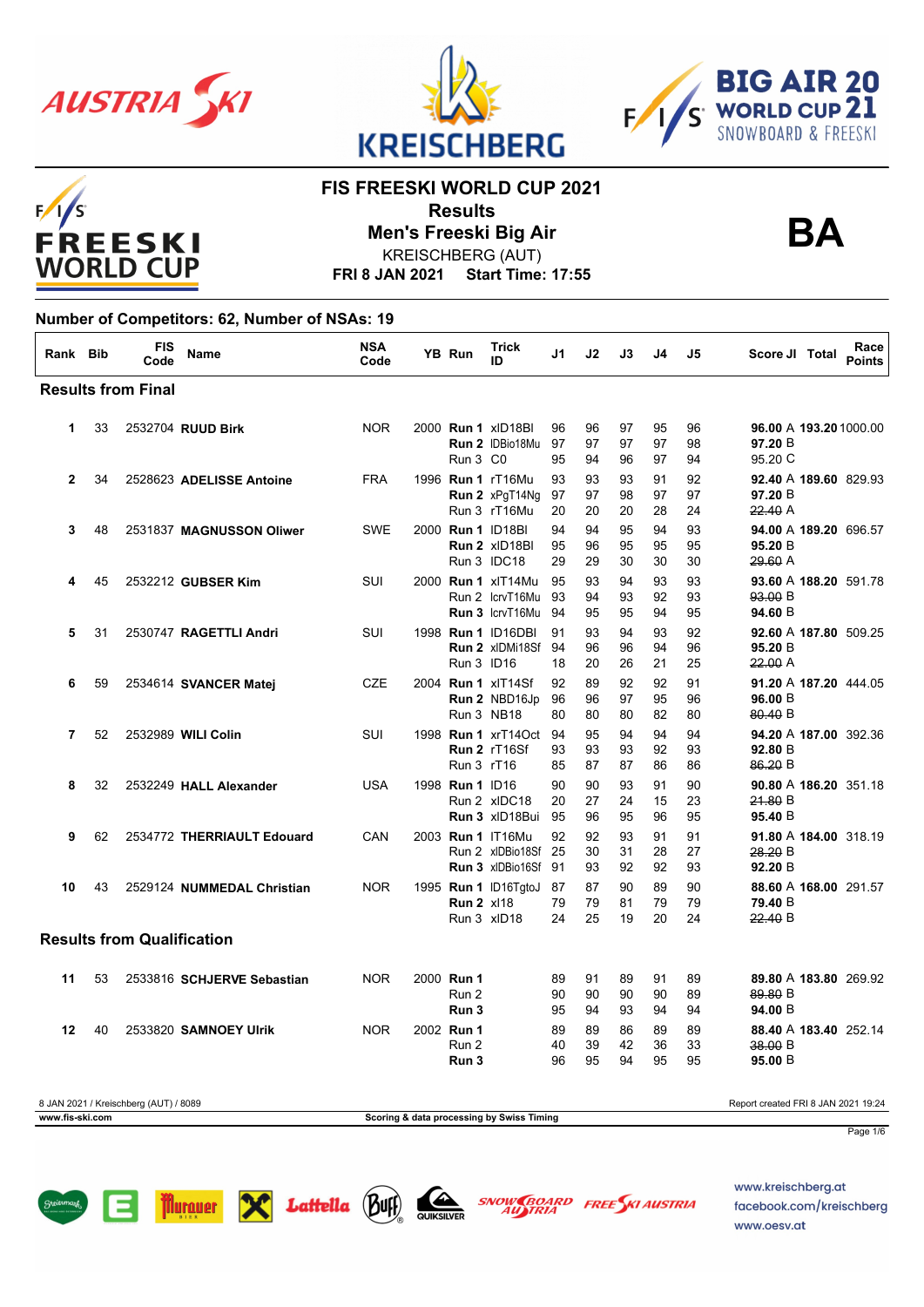

 $F/I/S$ 





**BA**

## **FIS FREESKI WORLD CUP 2021**

**Results Men's Freeski Big Air**



**FRI 8 JAN 2021 Start Time: 17:55**

| Rank Bib |    | <b>FIS</b><br>Code | Name                     | <b>NSA</b><br>Code | YB Run                                  | <b>Trick</b><br>ID | J1                   | J2                   | J3                   | J4                   | J5                  | Score JI Total                              | Race<br><b>Points</b> |
|----------|----|--------------------|--------------------------|--------------------|-----------------------------------------|--------------------|----------------------|----------------------|----------------------|----------------------|---------------------|---------------------------------------------|-----------------------|
| 13       | 37 |                    | 2530746 BOESCH Fabian    | <b>SUI</b>         | 1997 Run 1<br>Run <sub>2</sub><br>Run 3 |                    | 94<br>88<br>50       | 96<br>87<br>48       | 96<br>86<br>50       | 94<br>86<br>47       | 94<br>86<br>49      | 94.80 A 181.40 237.37<br>86.60 B<br>48.80 B |                       |
| 14       | 42 |                    | 2530165 HARLAUT Henrik   | <b>SWE</b>         | 1991 Run 1<br>Run 2<br>Run 3            |                    | 92<br>83<br>88       | 95<br>83<br>86       | 94<br>82<br>85       | 94<br>81<br>88       | 93<br>81<br>86      | 93.60 A 180.20 224.95<br>82.00 B<br>86.60 B |                       |
| 15       | 50 |                    | 2530404 WESTER Oscar     | <b>SWE</b>         | 1995 Run 1<br>Run 2<br>Run 3            |                    | 86<br>85<br>91       | 89<br>85<br>93       | 87<br>85<br>93       | 87<br>85<br>92       | 85<br>84<br>92      | 86.80 A 179.00 214.35<br>84.80 B<br>92.20 B |                       |
| 16       | 54 |                    | 2530908 WELPONER Ralph   | <b>ITA</b>         | 1997 Run 1<br>Run 2<br>Run 3            |                    | 86<br>68<br>93       | 85<br>66<br>95       | 84<br>69<br>93       | 85<br>66<br>92       | 83<br>69<br>92      | 84.60 A 177.60 205.17<br>67.60 B<br>93.00 B |                       |
| 16       | 36 |                    | 2528641 HARLE Teal       | CAN                | 1996 Run 1<br>Run <sub>2</sub><br>Run 3 |                    | 85<br>93<br>28       | 85<br>93<br>28       | 84<br>94<br>24       | 85<br>93<br>25       | 83<br>93<br>26      | 84.40 A 177.60 205.17<br>93.20 B<br>26.20 A |                       |
| 18       | 51 |                    | 2532210 MAGNIN Thibault  | <b>ESP</b>         | 2000 Run 1<br>Run 2<br>Run 3            |                    | 82<br>94<br>80       | 83<br>95<br>82       | 82<br>94<br>79       | 82<br>94<br>80       | 83<br>94<br>81      | 82.40 A 176.60 189.91<br>94.20 B<br>80.40 A |                       |
| 19       | 55 |                    | 2530293 BORM William     | <b>USA</b>         | 1997 Run 1<br>Run 2<br>Run 3            |                    | 86<br>82<br>88       | 87<br>86<br>90       | 86<br>82<br>89       | 86<br>83<br>87       | 83<br>82<br>84      | 85.60 A 173.20 183.38<br>83.00 B<br>87.60 B |                       |
| 20       | 94 |                    | 2534081 KOIVISTO Kuura   | <b>FIN</b>         | 2000 Run 1<br>Run <sub>2</sub><br>Run 3 |                    | 91<br>84<br>78       | 86<br>84<br>76       | 89<br>85<br>70       | 89<br>84<br>73       | 89<br>83<br>79      | 88.80 A 172.80 177.37<br>84.00 B<br>75.20 A |                       |
| 21       | 56 |                    | 2529590 HARDING Tyler    | <b>GBR</b>         | 1996 Run 1<br>Run 2<br>Run 3            |                    | 88<br>84<br>86       | 89<br>85<br>86       | 85<br>83<br>83       | 87<br>84<br>85       | 85<br>83<br>83      | 86.80 A 171.40 171.77<br>83.80 B<br>84.60 B |                       |
| 21       | 67 |                    | 2533952 RHYNER Nils      | SUI                | 2002 Run 1<br>Run 2<br>Run 3            |                    | 91<br>82<br>80       | 91<br>80<br>81       | 92<br>80<br>80       | 91<br>80<br>80       | 90<br>80<br>80      | 91.00 A 171.40 171.77<br>80.40 B<br>80.20 B |                       |
| 23       | 58 |                    | 2531106 GRANBOM Emil     | <b>SWE</b>         | 1998 Run 1<br>Run 2<br>Run 3            |                    | 70<br>85<br>85       | 72<br>87<br>84       | 69<br>86<br>88       | 72<br>85<br>88       | 68<br>81<br>87      | 70.20 A 171.20 161.45<br>84.80 B<br>86.40 A |                       |
| 24       | 78 |                    | 2534218 SIVIGNON Timothe | <b>FRA</b>         | 2003 Run 1<br>Run <sub>2</sub><br>Run 3 |                    | 85<br>87<br>29       | 83<br>88<br>27       | 85<br>85<br>28       | 85<br>85<br>24       | 85<br>86<br>29      | 84.60 A 170.80 156.61<br>86.20 B<br>27.40 A |                       |
| 25       | 46 |                    | 2529040 GOEPPER Nicholas | <b>USA</b>         | 1994 Run 1<br>Run 2                     |                    | 83<br>87             | 87<br>87             | 85<br>84             | 85<br>87             | 82<br>86            | 84.40 A 170.60 151.92<br>86.20 B<br>28.00 B |                       |
| 26       | 60 |                    | 2529384 RYAN Tim         | <b>USA</b>         | Run 3<br>1996 Run 1<br>Run 2<br>Run 3   |                    | 28<br>86<br>84<br>18 | 28<br>89<br>84<br>18 | 29<br>87<br>82<br>12 | 28<br>89<br>83<br>15 | 27<br>86<br>82<br>9 | 87.40 A 170.40 147.35<br>83.00 B<br>44.40 B |                       |

8 JAN 2021 / Kreischberg (AUT) / 8089 Report created FRI 8 JAN 2021 19:24 **www.fis-ski.com Scoring & data processing by Swiss Timing** Page 2/6







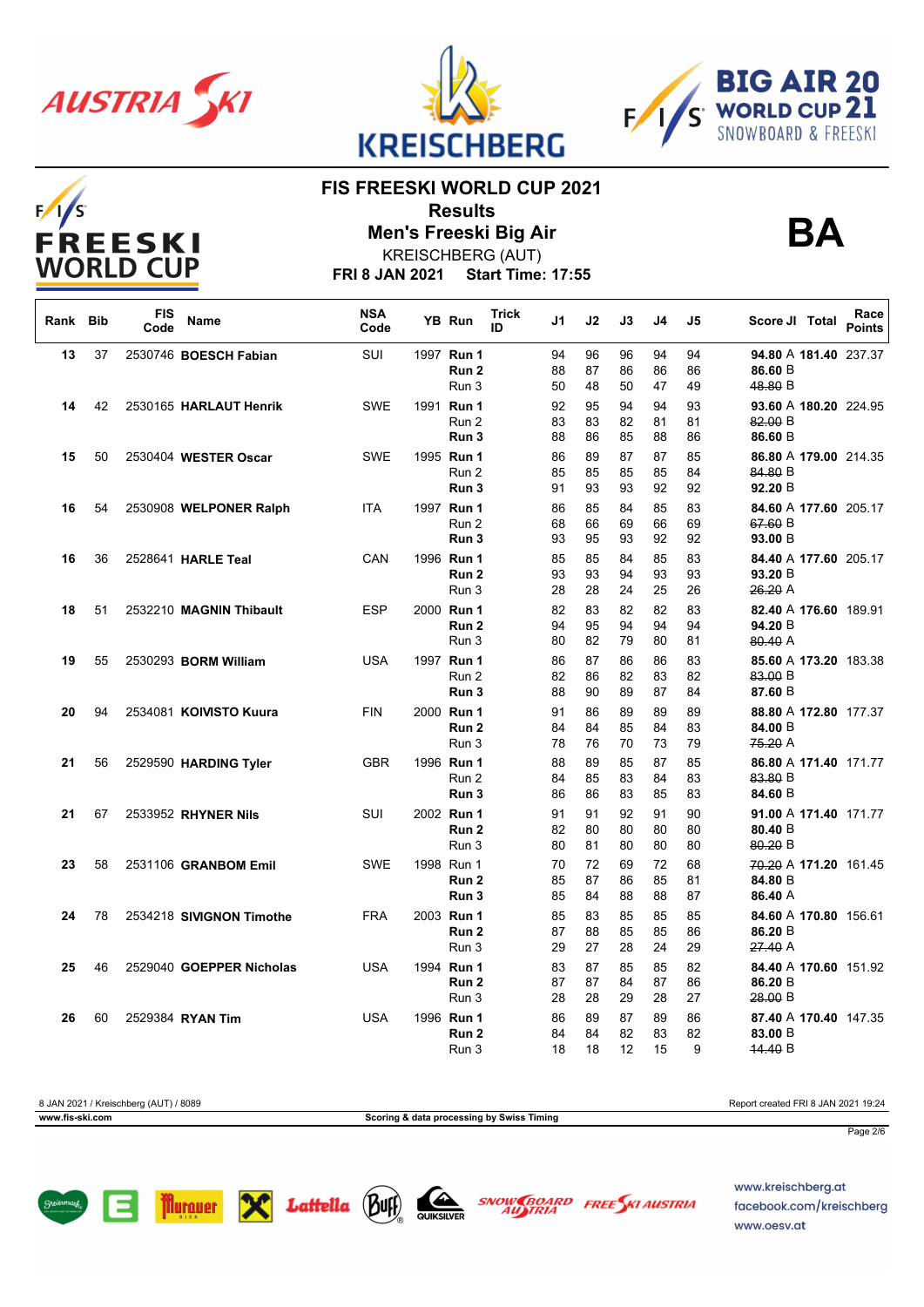

 $F/I/S$ 





**BA**

### **FIS FREESKI WORLD CUP 2021**

**Results Men's Freeski Big Air**

KREISCHBERG (AUT)

**FRI 8 JAN 2021 Start Time: 17:55**

| Rank Bib |    | <b>FIS</b><br>Code | Name                                | <b>NSA</b><br>Code | YB Run                                  | <b>Trick</b><br>ID | J1             | J2             | J3             | J4             | J5             | Score JI Total                              | Race<br><b>Points</b> |
|----------|----|--------------------|-------------------------------------|--------------------|-----------------------------------------|--------------------|----------------|----------------|----------------|----------------|----------------|---------------------------------------------|-----------------------|
| 27       | 41 |                    | 2526922 WOODS James                 | <b>GBR</b>         | 1992 Run 1<br>Run <sub>2</sub><br>Run 3 |                    | 79<br>88<br>84 | 79<br>85<br>84 | 77<br>87<br>86 | 78<br>85<br>84 | 75<br>83<br>82 | 77.60 A 169.60 142.86<br>85.60 B<br>84.00 A |                       |
| 28       | 63 |                    | 2533813 FROSTAD Tormod              | <b>NOR</b>         | 2002 Run 1<br>Run 2<br>Run 3            |                    | 16<br>88<br>78 | 15<br>90<br>81 | 21<br>86<br>80 | 10<br>88<br>82 | 9<br>90<br>80  | 44.20 A 168.60 138.45<br>88.40 A<br>80.20   |                       |
| 29       | 38 |                    | 2531785 MUELLAUER Lukas             | AUT                | 1997 Run 1<br>Run <sub>2</sub><br>Run 3 |                    | 81<br>85<br>77 | 82<br>86<br>80 | 79<br>85<br>77 | 81<br>86<br>78 | 82<br>82<br>79 | 81.00 A 165.80 134.09<br>84.80 B<br>78.20 A |                       |
| 30       | 64 |                    | 2533220 MAHARAVO Vincent            | <b>FRA</b>         | 1997 Run 1<br>Run 2<br>Run 3            |                    | 57<br>85<br>81 | 57<br>87<br>80 | 57<br>85<br>77 | 55<br>88<br>80 | 56<br>86<br>79 | 56.40 A 165.60 129.77<br>86.20 B<br>79.40 A |                       |
| 30       | 89 |                    | 2534130 PELTOLA Simo                | <b>FIN</b>         | 2001 Run 1<br>Run 2<br>Run 3            |                    | 14<br>83<br>81 | 15<br>82<br>80 | 20<br>83<br>84 | 18<br>82<br>86 | 12<br>81<br>86 | 45.80 A 165.60 129.77<br>82.20 A<br>83.40 B |                       |
| 32       | 76 |                    | 2533501 ZEHENTNER David             | <b>GER</b>         | 2003 Run 1<br>Run 2<br>Run <sub>3</sub> |                    | 83<br>78<br>84 | 84<br>77<br>82 | 82<br>77<br>84 | 82<br>78<br>83 | 80<br>78<br>82 | 82.20 A 165.20 121.24<br>77.60 B<br>83.00 B |                       |
| 33       | 88 |                    | 2534128 DONAGGIO Leonardo           | <b>ITA</b>         | 2003 Run 1<br>Run <sub>2</sub><br>Run 3 |                    | 84<br>82<br>23 | 86<br>82<br>17 | 84<br>79<br>23 | 84<br>82<br>15 | 82<br>80<br>22 | 84.00 A 165.00 117.00<br>81.00 B<br>20.00A  |                       |
| 34       | 81 |                    | 2533950 BOLINGER Nicola             | SUI                | 2002 Run 1<br>Run 2<br>Run 3            |                    | 82<br>84<br>67 | 83<br>84<br>66 | 82<br>80<br>65 | 83<br>82<br>62 | 79<br>83<br>51 | 81.80 A 164.40 112.78<br>82.60 B<br>62.20 B |                       |
| 34       | 57 |                    | 2532425 BAUMGARTNER Samuel          | <b>AUT</b>         | 1997 Run 1<br>Run 2<br>Run 3            |                    | 69<br>87<br>80 | 66<br>85<br>79 | 63<br>85<br>79 | 66<br>85<br>79 | 69<br>85<br>78 | 66.60 A 164.40 112.78<br>85.40 A<br>79.00 B |                       |
| 36       | 71 |                    | 2533329 FORER Julius                | <b>AUT</b>         | 2000 Run 1<br>Run 2<br>Run <sub>3</sub> |                    | 32<br>85<br>79 | 35<br>84<br>80 | 33<br>83<br>78 | 35<br>85<br>80 | 33<br>84<br>78 | 33.60 A 163.20 104.38<br>84.20 A<br>79.00 B |                       |
| 37       | 47 |                    | 2532128 GEOFFROY GAGNON Etienne CAN |                    | 1997 Run 1<br>Run 2<br>Run 3            |                    | 79<br>80<br>82 | 78<br>83<br>82 | 79<br>81<br>80 | 79<br>82<br>80 | 79<br>83<br>80 | 78.80 A 162.60 100.19<br>81.80 B<br>80.80 A |                       |
| 38       | 69 |                    | 2533673 <b>BARCLAY Ben</b>          | <b>NZL</b>         | 2002 Run 1<br>Run 2<br>Run <sub>3</sub> |                    | 84<br>78<br>77 | 82<br>74<br>78 | 81<br>81<br>81 | 81<br>78<br>79 | 83<br>77<br>80 | 82.20 A 161.20<br>77.60 B<br>79.00 B        | 96.00                 |
| 39       | 70 |                    | 2535489 BJOERNDAL Mats              | <b>NOR</b>         | 1997 Run 1<br>Run 2<br>Run 3            |                    | 83<br>19<br>75 | 84<br>18<br>79 | 82<br>19<br>79 | 82<br>15<br>80 | 82<br>10<br>79 | 82.60 A 161.00<br>46.20 B<br>78.40 B        | 91.82                 |
| 40       | 39 |                    | 2530203 TJADER Jesper               | <b>SWE</b>         | 1994 Run 1<br>Run <sub>2</sub><br>Run 3 |                    | 20<br>80<br>81 | 20<br>78<br>83 | 25<br>77<br>80 | 23<br>80<br>82 | 27<br>80<br>81 | 23.00 A 160.40<br>79.00 A<br>81.40 B        | 87.65                 |

8 JAN 2021 / Kreischberg (AUT) / 8089 Report created FRI 8 JAN 2021 19:24 **www.fis-ski.com Scoring & data processing by Swiss Timing** Page 3/6







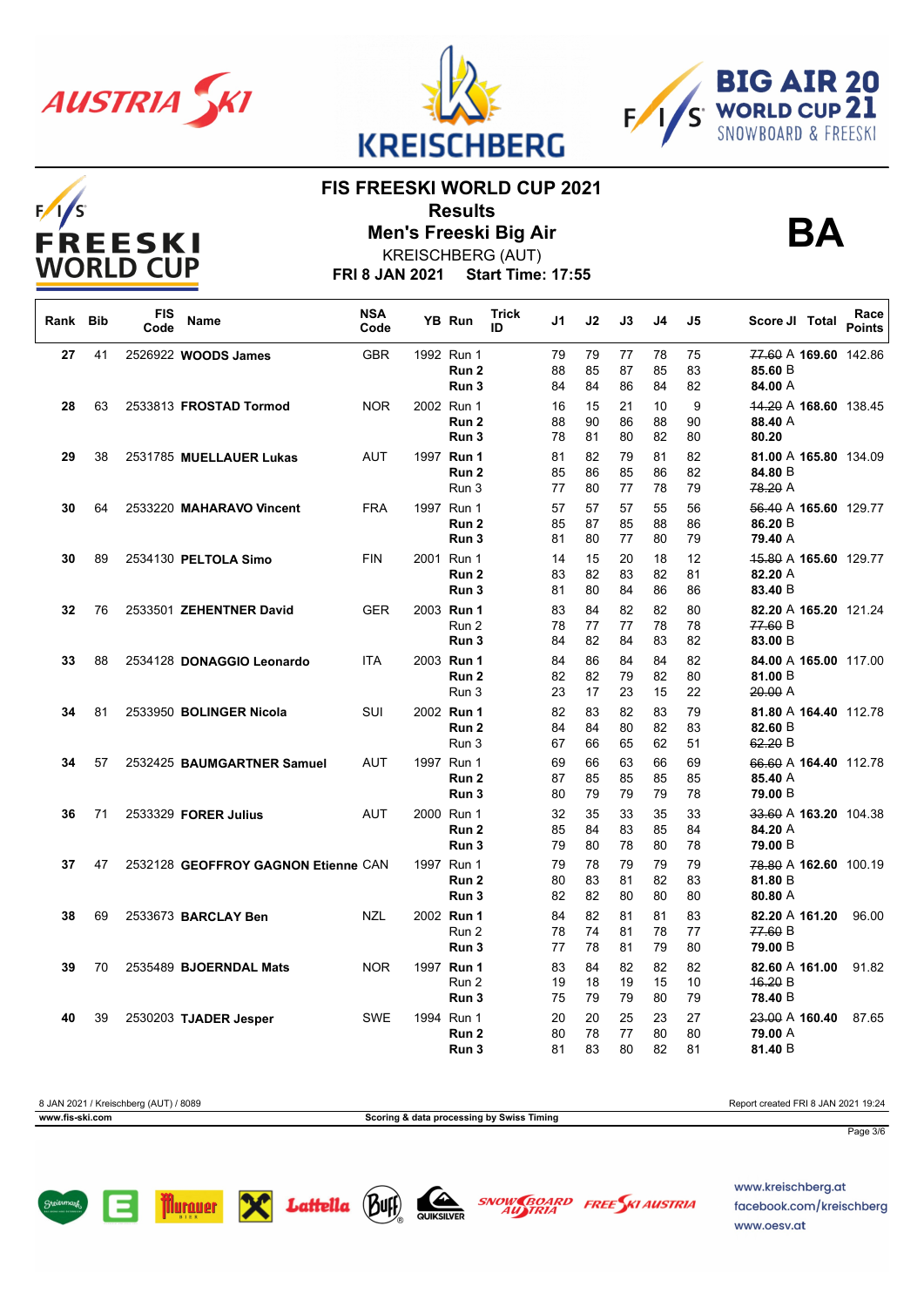

 $F/1/S$ 





**BA**

#### **FIS FREESKI WORLD CUP 2021**

**Results**



**Men's Freeski Big Air**

**FRI 8 JAN 2021 Start Time: 17:55** KREISCHBERG (AUT)

| Rank Bib |    | <b>FIS</b><br>Code | <b>Name</b>               | <b>NSA</b><br>Code | YB Run                         | <b>Trick</b><br>ID | J1       | J2       | J3       | J4       | J5       | Score JI Total            | Race<br><b>Points</b> |
|----------|----|--------------------|---------------------------|--------------------|--------------------------------|--------------------|----------|----------|----------|----------|----------|---------------------------|-----------------------|
| 41       | 75 |                    | 2533245 VIEUXTEMPS Paul   | <b>THA</b>         | 1999 Run 1                     |                    | 16       | 12       | 15       | 12       | 9        | 12.80 A 160.20            | 83.47                 |
|          |    |                    |                           |                    | Run 2<br>Run <sub>3</sub>      |                    | 84<br>74 | 86<br>77 | 86<br>78 | 85<br>76 | 82<br>73 | 84.60 A<br>75.60 B        |                       |
| 42       | 74 |                    | 2532689 McCORMICK Chris   | <b>GBR</b>         | 1998 Run 1                     |                    | 67       | 70       | 69       | 69       | 67       | 68.40 A 158.40            | 79.30                 |
|          |    |                    |                           |                    | Run <sub>2</sub>               |                    | 85       | 85       | 84       | 84       | 82       | 84.00 B                   |                       |
|          |    |                    |                           |                    | Run <sub>3</sub>               |                    | 73       | 74       | 74       | 73       | 78       | 74.40 A                   |                       |
| 43       | 79 |                    | 2532476 KOVALENKO Orest   | <b>UKR</b>         | 2002 Run 1<br>Run <sub>2</sub> |                    | 80<br>76 | 79<br>79 | 79<br>75 | 80<br>78 | 80<br>76 | 79.60 A 156.40<br>76.80 B | 75.13                 |
|          |    |                    |                           |                    | Run 3                          |                    | 25       | 22       | 11       | 24       | 23       | 21.00A                    |                       |
| 44       | 49 |                    | 2533067 LLISO Javier      | <b>ESP</b>         | 1997 Run 1                     |                    | 38       | 35       | 36       | 33       | 31       | 34.60 A 156.00            | 70.96                 |
|          |    |                    |                           |                    | Run <sub>2</sub>               |                    | 86       | 86       | 84       | 86       | 84       | 85.20 A                   |                       |
|          |    |                    |                           |                    | Run <sub>3</sub>               |                    | 70       | 74       | 69       | 73       | 68       | 70.80 B                   |                       |
| 45       | 87 |                    | 2530389 MAKAROV Dmitrii   | <b>RUS</b>         | 1996 Run 1<br>Run 2            |                    | 42<br>77 | 48<br>79 | 42<br>79 | 42<br>80 | 46<br>80 | 44.00 A 155.00<br>79.00 A | 66.80                 |
|          |    |                    |                           |                    | Run <sub>3</sub>               |                    | 78       | 78       | 71       | 78       | 75       | 76.00 B                   |                       |
| 46       | 68 |                    | 2531477 MULENDEEV Dmitrii | <b>RUS</b>         | 1996 Run 1                     |                    | 58       | 60       | 56       | 61       | 61       | 59.20 A 149.40            | 62.63                 |
|          |    |                    |                           |                    | Run <sub>2</sub>               |                    | 71       | 74       | 67       | 72       | 74       | 71.60 B                   |                       |
|          |    |                    |                           |                    | Run 3                          |                    | 80       | 80       | 75       | 77       | 77       | 77.80 A                   |                       |
| 46       | 35 |                    | 2532945 FOREHAND Mac      | <b>USA</b>         | 2001 Run 1                     |                    | 86       | 86       | 86       | 86       | 82       | 85.20 A 149.40            | 62.63                 |
|          |    |                    |                           |                    | Run <sub>2</sub><br>Run 3      |                    | 63<br>22 | 67<br>12 | 65<br>29 | 62<br>20 | 64<br>11 | 64.20 B<br>48.80 B        |                       |
| 48       | 82 |                    | 2534919 HARRINGTON Luca   | <b>NZL</b>         | 2004 Run 1                     |                    | 78       | 77       | 80       | 78       | 76       | 77.80 A 143.80            | 54.30                 |
|          |    |                    |                           |                    | Run 2                          |                    | 62       | 66       | 60       | 62       | 63       | 62.60 B                   |                       |
|          |    |                    |                           |                    | Run <sub>3</sub>               |                    | 71       | 72       | 61       | 63       | 63       | 66.00 B                   |                       |
| 49       | 85 |                    | 2533104 BRANJONNEAU Owen  | <b>FRA</b>         | 2001 Run 1                     |                    | 75       | 76       | 72       | 74       | 74       | 74.20 A 140.20            | 50.13                 |
|          |    |                    |                           |                    | Run <sub>2</sub>               |                    | 66       | 69       | 64       | 68       | 63       | 66.00 B                   |                       |
|          |    |                    |                           |                    | Run 3                          |                    | 60       | 65       | 59       | 66       | 61       | 62.20 B                   |                       |
| 50       | 83 |                    | 2533019 WOLF David        | <b>AUT</b>         | 2001 Run 1<br>Run 2            |                    | 82<br>55 | 83<br>60 | 83<br>49 | 83<br>53 | 81<br>56 | 82.40 A 138.00<br>54.60 B | 45.97                 |
|          |    |                    |                           |                    | Run <sub>3</sub>               |                    | 56       | 60       | 52       | 54       | 56       | 55.60 B                   |                       |
| 51       | 90 |                    | 2534071 HUDECEK Stepan    | CZE                | 2003 Run 1                     |                    | 69       | 67       | 66       | 67       | 66       | 67.00 A 135.80            | 41.80                 |
|          |    |                    |                           |                    | Run 2                          |                    | 15       | 12       | 10       | 11       | 16       | 42.80 B                   |                       |
|          |    |                    |                           |                    | Run <sub>3</sub>               |                    | 69       | 72       | 66       | 68       | 69       | 68.80 B                   |                       |
| 52       | 65 |                    | 2532451 RUDIGIER Hannes   | <b>AUT</b>         | 2000 Run 1                     |                    | 22       | 29       | 20       | 22       | 21       | 22.80 A 127.20            | 37.64                 |
|          |    |                    |                           |                    | Run 2<br>Run 3                 |                    | 90<br>36 | 88<br>39 | 91<br>33 | 91<br>40 | 90<br>38 | 90.00A<br>37.20 B         |                       |
| 53       | 44 |                    | 2530122 McEACHRAN Evan    | CAN                | 1997 Run 1                     |                    | 26       | 25       | 29       | 23       | 20       | 24.60 A 122.40            | 33.47                 |
|          |    |                    |                           |                    | Run <sub>2</sub>               |                    | 93       | 91       | 93       | 92       | 93       | 92.40 A                   |                       |
|          |    |                    |                           |                    | Run 3                          |                    | 30       | 30       | 30       | 30       | 30       | 30.00 B                   |                       |
| 54       | 80 |                    | 2534729 LEVIS Filippo     | <b>ITA</b>         | 2003 Run 1                     |                    | 69       | 70       | 65       | 69       | 67       | 68.00 A 121.60            | 29.31                 |
|          |    |                    |                           |                    | Run <sub>2</sub>               |                    | 52       | 58       | 55       | 55       | 48       | 53.60 B                   |                       |
|          |    |                    |                           |                    | Run 3                          |                    | 14       | 8        | 10       | 15       | 18       | 43.00 B                   |                       |

| 8 JAN 2021 / Kreischberg (AUT) / 8089 | Report created FRI 8 JAN 2021 19:24       |
|---------------------------------------|-------------------------------------------|
| www.fis-ski.com                       | Scoring & data processing by Swiss Timing |
|                                       | Page 4/6                                  |





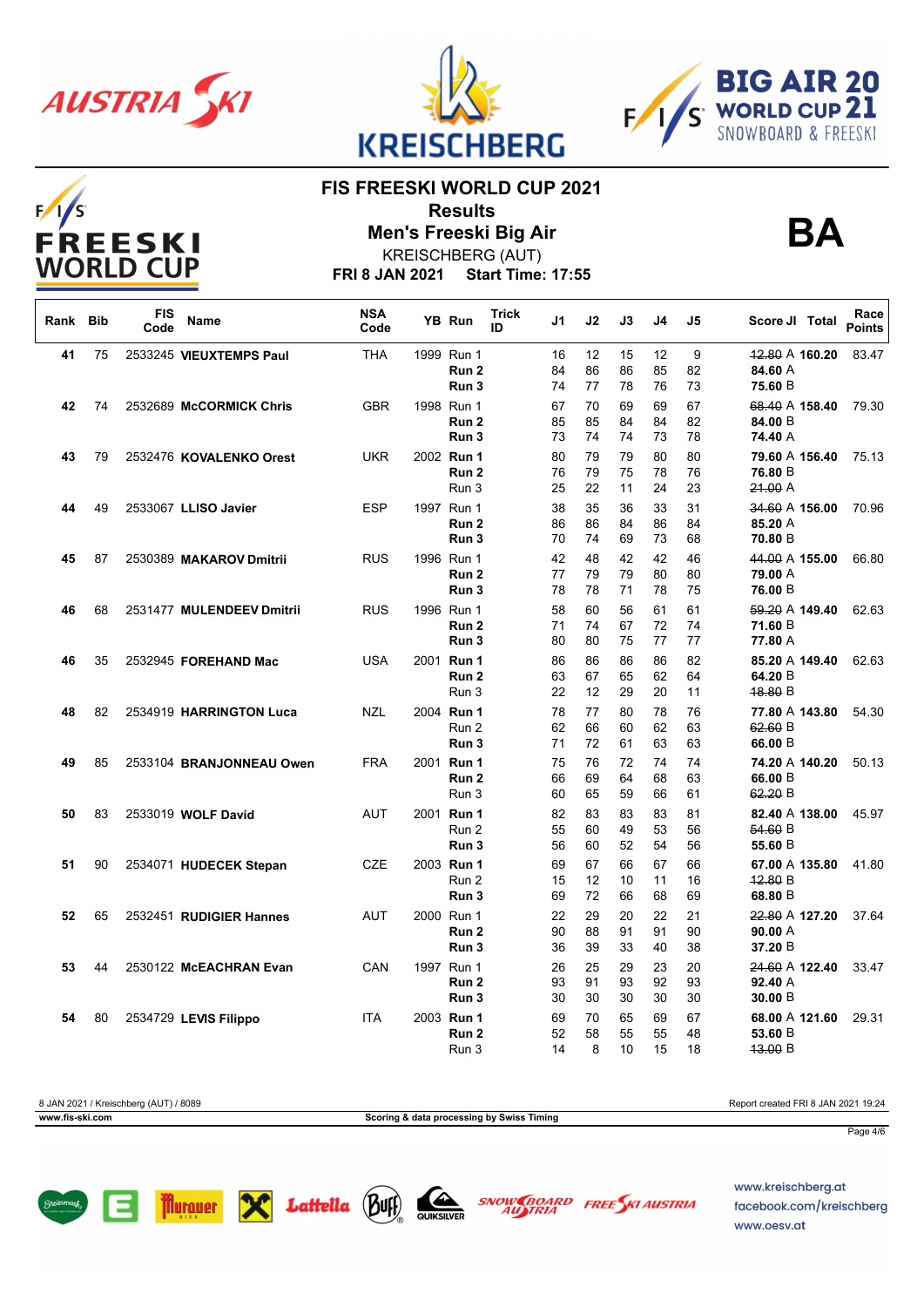

**Murauer** 

X

 $F/I/S$ 





### **FIS FREESKI WORLD CUP 2021**

**Results Men's Freeski Big Air**



**BA**

KREISCHBERG (AUT)

**FRI 8 JAN 2021 Start Time: 17:55**

| Rank | <b>Bib</b> | <b>FIS</b><br>Code | <b>Name</b>                | <b>NSA</b><br>Code | YB Run                                  | <b>Trick</b><br>ID | J <sub>1</sub> | J2             | J3             | J <sub>4</sub> | J5             | Race<br>Score JI Total<br><b>Points</b>                      |
|------|------------|--------------------|----------------------------|--------------------|-----------------------------------------|--------------------|----------------|----------------|----------------|----------------|----------------|--------------------------------------------------------------|
| 55   | 86         |                    | 2533443 BIEMBACHER Nicolas | <b>AUT</b>         | 2001 Run 1<br>Run <sub>2</sub><br>Run 3 |                    | 58<br>55<br>10 | 56<br>54<br>6  | 57<br>53<br>11 | 59<br>58<br>3  | 56<br>52<br>11 | 57.20 A 111.60<br>25.15<br>54.40 B<br>8.20 B                 |
| 56   | 92         |                    | 2530614 KHOMENKO Ivan      | <b>UKR</b>         | 1996 Run 1<br>Run <sub>2</sub><br>Run 3 |                    | 59<br>45<br>35 | 64<br>48<br>34 | 60<br>50<br>36 | 61<br>48<br>35 | 63<br>49<br>31 | 61.40 A 109.40<br>20.98<br>48.00 B<br>34.20A                 |
| 57   | 72         |                    | 2531069 BURVALL Hugo       | <b>SWE</b>         | 1997 Run 1<br>Run <sub>2</sub><br>Run 3 |                    | 30<br>78<br>24 | 37<br>81<br>26 | 35<br>80<br>15 | 31<br>82<br>27 | 30<br>81<br>28 | 32.60 A 104.40<br>16.82<br>80.40 A<br>24.00 B                |
| 58   | 93         |                    | 2534375 FISCHER Sebastian  | <b>GER</b>         | 2000 Run 1<br>Run 2<br>Run 3            |                    | 42<br>10<br>50 | 42<br>8<br>49  | 42<br>10<br>50 | 42<br>8<br>50  | 46<br>8<br>49  | 42.80 A 92.40<br>12.65<br>8.80 B<br>49.60 B                  |
| 59   | 84         |                    | 2534041 KLANCAR Jost       | <b>SLO</b>         | 2003 Run 1<br>Run 2<br>Run 3            |                    | 50<br>33<br>14 | 50<br>32<br>8  | 55<br>35<br>7  | 52<br>34<br>10 | 53<br>30<br>10 | 52.00 A 84.80<br>8.49<br>32.80 B<br>9.80 B                   |
| 60   | 61         |                    | 2533016 MOREL Valentin     | SUI                | 2000 Run 1<br>Run 2<br>Run 3            |                    | 30<br>35<br>42 | 38<br>37<br>42 | 33<br>39<br>40 | 35<br>38<br>42 | 32<br>39<br>31 | 33.60 A 77.00<br>4.33<br>37.60 A<br>39.40 B                  |
| 61   | 66         |                    | 2532250 SAETEROEY Eirik    | <b>NOR</b>         | 1997 Run 1<br>Run <sub>2</sub><br>Run 3 |                    | 25<br>48<br>16 | 22<br>50<br>18 | 22<br>50<br>11 | 20<br>48<br>15 | 15<br>48<br>16 | 20.80 A 64.00<br>0.00<br>48.80 A<br>15.20 B                  |
|      | 91         |                    | 2530593 BONACALZA Mateo    | <b>ARG</b>         | 1996 Run 1<br>Run 2<br>Run 3            |                    |                |                |                |                |                | <b>DNS</b><br><b>DNS</b><br>0.00<br><b>DNS</b><br><b>DNS</b> |

| Jury                               |                                 |            | <b>Technical Data</b>    |                     |            |
|------------------------------------|---------------------------------|------------|--------------------------|---------------------|------------|
| <b>FIS Contest Director</b>        | <b>DATE Ritchie</b>             | <b>FIS</b> | <b>Course Name</b>       | <b>Ikarus</b>       |            |
| <b>FIS Technical Delegate</b>      | <b>STANOVNIK Matevz</b>         | <b>SLO</b> | In-Run Length / Pitch    | $70m / 32^{\circ}$  |            |
| <b>Head Judge</b>                  | ORTLIEB David                   | SUI        | <b>Take-off to Knoll</b> | 18 <sub>m</sub>     |            |
| <b>Chief of Competition</b>        | <b>MOSER Bernd</b>              | AUT        | Jump Height              | 3m                  |            |
| <b>Officials</b>                   |                                 |            | <b>Landing Pitch</b>     | $38^\circ$          |            |
| <b>Chief of Course</b>             | <b>BRANDSTÄTTER Gerald</b>      | AUT        | Judges                   |                     |            |
| <b>Course Designer and Builder</b> | Young Mountain - Kreisch Indios |            | Judge 1                  | <b>GRATZ Tobias</b> | AUT        |
|                                    |                                 |            | Judge 2                  | <b>OYE Vegard</b>   | <b>NOR</b> |
|                                    |                                 |            | Judge 3                  | <b>ROYER Charly</b> | <b>FRA</b> |
|                                    |                                 |            | Judge 4                  | <b>FRISELL Adam</b> | <b>SWE</b> |
|                                    |                                 |            | Judge 5                  | WÖRLE Vinzenz       | <b>GER</b> |



SNOW BOARD FREE KI AUSTRIA facebook.com/kreischberg www.oesv.at